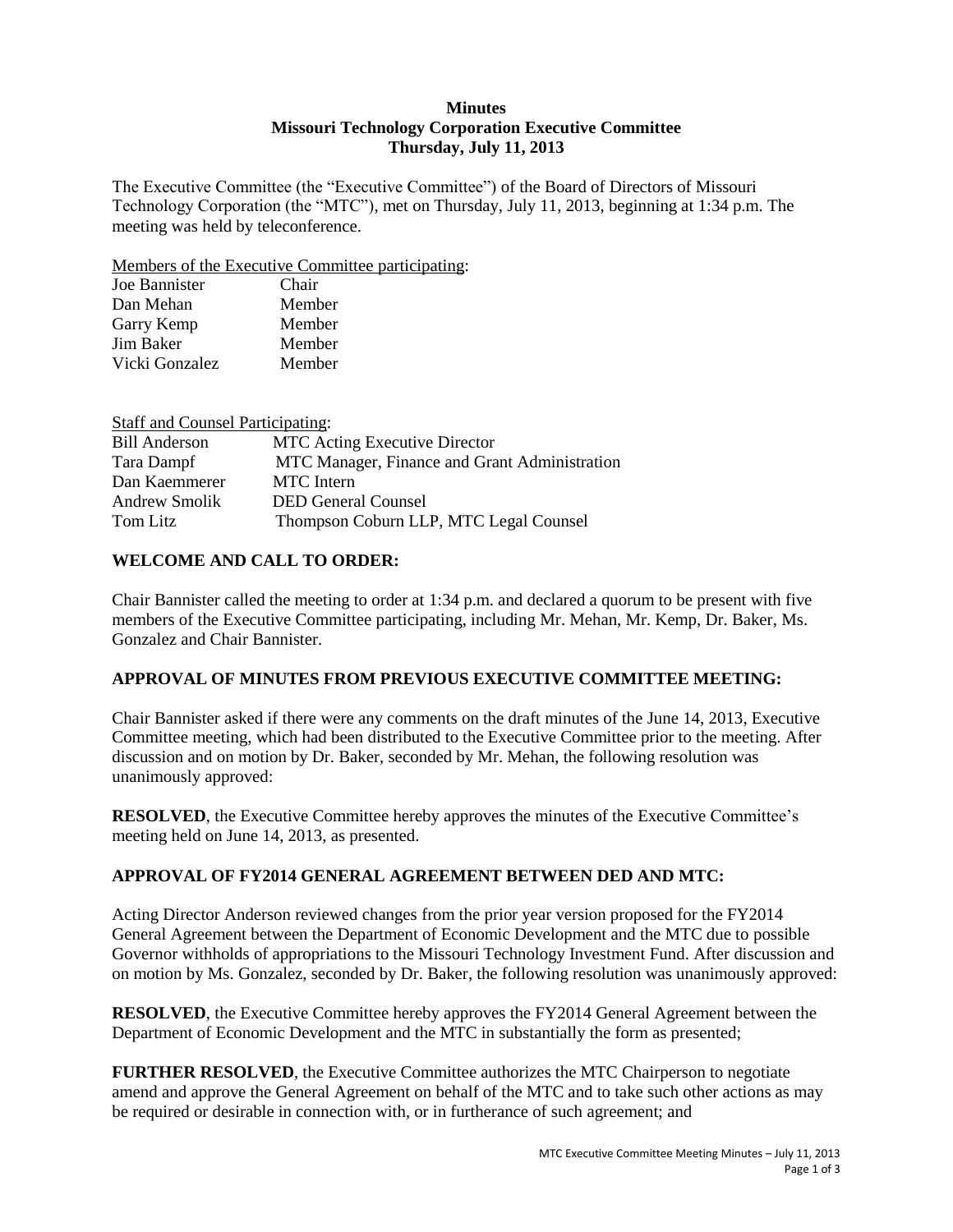**FURTHER RESOLVED**, the Executive Committee authorizes the MTC Chairperson to execute and deliver the General Agreement on behalf of the MTC.

#### **CLOSED SESSION:**

On motion by Mr. Mehan, seconded by Dr. Baker, the following resolution was approved by roll call vote as follows:

**RESOLVED**, the Executive Committee hereby approves entering into Closed Session at 1:38 p.m. pursuant to Sections 610.021 (1), (12), (14), and (15), RSMo, to review transaction documents relating to one IDEA Fund application and legal advice.

| Mr. Mehan              | aye |
|------------------------|-----|
| Mr. Kemp               | aye |
| Ms. Gonzalez           | aye |
| Dr. Baker              | aye |
| <b>Chair Bannister</b> | aye |

On motion by Mr. Mehan, seconded by Dr. Baker, the following resolution was approved by roll call vote as follows:

**RESOLVED**, the Executive Committee approves reconvening from Closed Session at 1:45 p.m.

| Mr. Mehan       | aye |
|-----------------|-----|
| Mr. Kemp        | aye |
| Ms. Gonzalez    | aye |
| Dr. Baker       | aye |
| Chair Bannister | aye |

Chair Bannister reported that the Executive Committee took no action in the Closed Session after a discussion confined to the matters stated above.

#### **REVIEW IDEA FUND TRANSACTION DOCUMENTS:**

After discussion and on motion by Mr. Mehan, seconded by Mr. Kemp, the following resolutions were unanimously approved by those members participating:

**RESOLVED,** the Executive Committee on behalf of the MTC Board hereby approves the transaction documents for a convertible loan by MTC in the amount of \$250,000 pursuant to Venture Capital Co-Investment Application 2012-03-004 (Akermin, Inc.) in substantially the form presented;

**FURTHER RESOLVED,** the Executive Committee on behalf of the MTC Board hereby authorizes the MTC Acting Executive Director to execute and deliver on behalf of the MTC all documents relating to such convertible loan on behalf of the MTC; and

**FURTHER RESOLVED,** the Executive Committee on behalf of the MTC Board hereby authorizes the MTC Acting Executive Director on behalf of the MTC to negotiate, amend, and approve any and all agreements, documents or instruments and to take such other actions as may be required or desirable in connection with, or in furtherance of such convertible loan.

#### **NEW BUSINESS:**